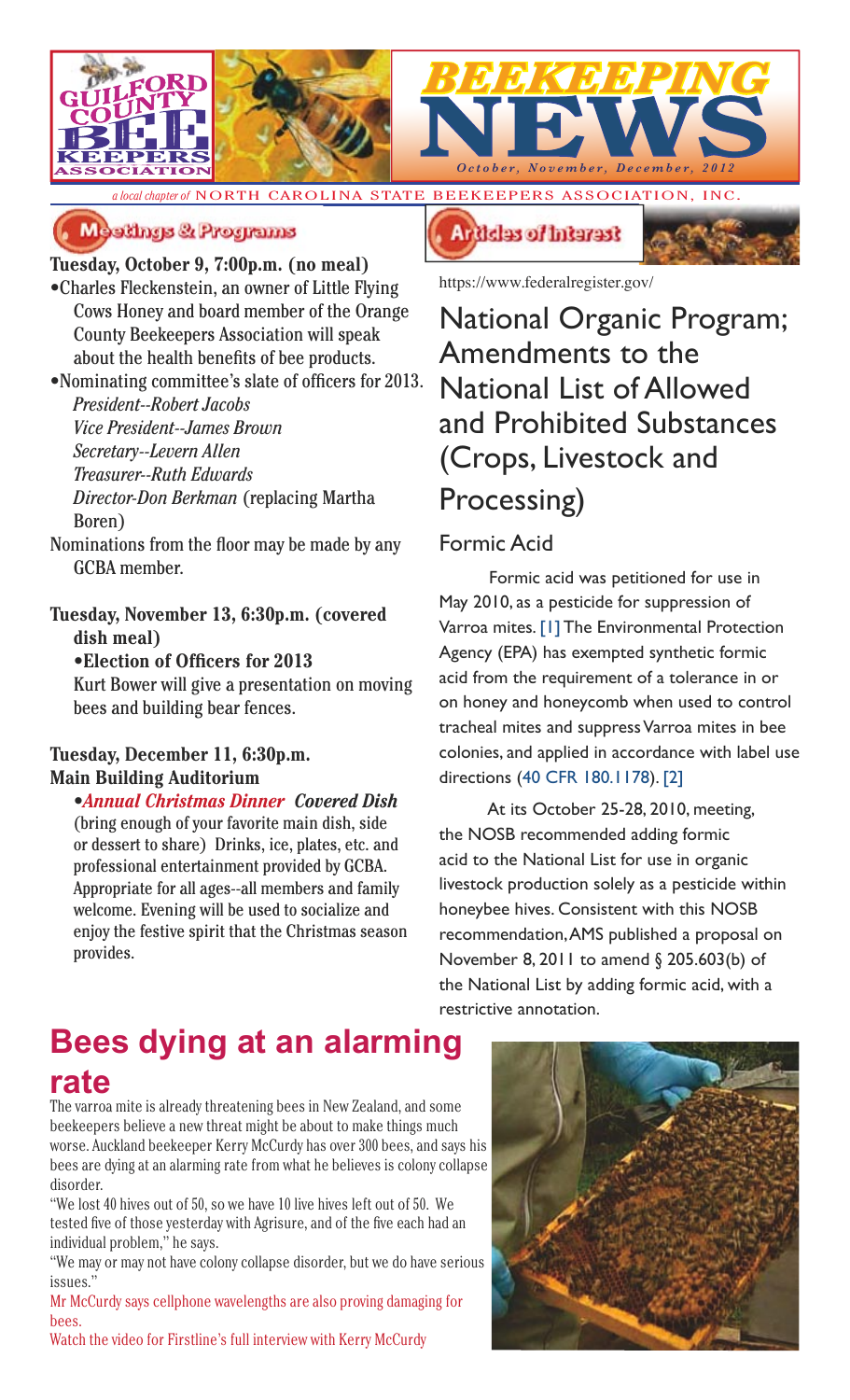

## **Pollination under threat worldwide - study**

Contributor:[Fuseworks Media](http://www.voxy.co.nz/users/fuseworks-media) Wednesday, 22 August, 2012 - 13:49

Pollination is under threat worldwide and a University of Canterbury (UC) study has found a whole new way in which bees can be affected by climate change.

UC professor Jason Tylianakis said his recent study found that plant species will go extinct from losing their birds and bees more quickly than expected.

Three quarters of the world's food crops require pollination by pollinators (bees and birds etc) but our research shows this natural service is under threat. Our research showed that climate change and widespread fertiliser use can disrupt the relationship between plants and pollinators, for example by making flower nectar less nutritious for bumblebees, causing them to die more quickly.



The nutritional quality of nectar can reduce the survival of bees as we first discovered earlier this year. Climate can affect how plants grow and the size and shape of their flowers and this can make flowers less attractive to pollinators.

Bee species will decline if they can't survive climate changes, and we know from previous work that bee diversity is important for pollination success.''

The biggest problem for pollination in New Zealand was the introduction of the Varroa mite, which is moving its way down the country. This affected honeybees, which were a species introduced to New Zealand and would potentially make crops more dependent on bumblebees and wild native bees (and some flies) for pollination.

Agricultural practices worldwide negatively affect native pollinators because they tended to nest in woodlands or natural areas, rather than in commercial hives. So we may have already harmed the species we need most. UC masters student Simon Litchwark is currently studying how the reduction of honeybees will affect crop pollination.

Animal pollination is needed for three quarters of the world's food crops, and we can already see examples worldwide where pollinator abundance and diversity are declining, and this is affecting crop productivity.

(to read more use internet search)

# **Biologists tag "zombees" with radio trackers to monitor parasitic infection**<br>Fly parasite may be significant threat to honey bee colonies.

by [Olivia Solon, Wired UK](http://arstechnica.com/author/wired-co-uk/) - Sept 8 2012, 11:10am

Biologists at San Francisco State University are tagging radio trackers onto [zombie-like bees](http://www.innovations-report.com/html/reports/life_sciences/sf_state_biologists_tag_039_zombees_039_track_flight_201816.html) infected with a fly parasite to find out more about species population decline. Bees that are infected with the [Apocephalus borealis](http://en.wikipedia.org/wiki/Apocephalus_borealis) fly abandon their hives and congregate near outside lights, moving in erratic circles on the ground before dying. .....Hafernik and his colleagues are trying to find out how much of a threat the emerging fly parasite might be to the health of honey bee colonies, or if the parasite is linked to the colony collapse disorder ....The team is tagging infected bees' thoraxes with transmitters the size of "a fleck of glitter" and then monitoring their movements in and out of a hive on the biology building. Laser readers at the entrance to the hives interact with individual trackers. They are also



monitoring other hives nearby to check for signs of the parasite. They are inviting members of the public to get involved through the [ZomBeeWatch](https://www.zombeewatch.org/)  [website.](https://www.zombeewatch.org/) Visitors can upload photos of suspected infected bees to help track the spread of the parasite.

It's important to monitor the [comings and goings of bees](http://www.wired.co.uk/news/archive/2012-05/16/tweeting-bees) to understand the progression of the parasitic infection, particularly how long it takes for affected bees to abandon the hive. The original paper found bees disoriented and dying at night, but researchers are keen to find out whether the infected bees only leave the hives to fly in the dark.(cont..)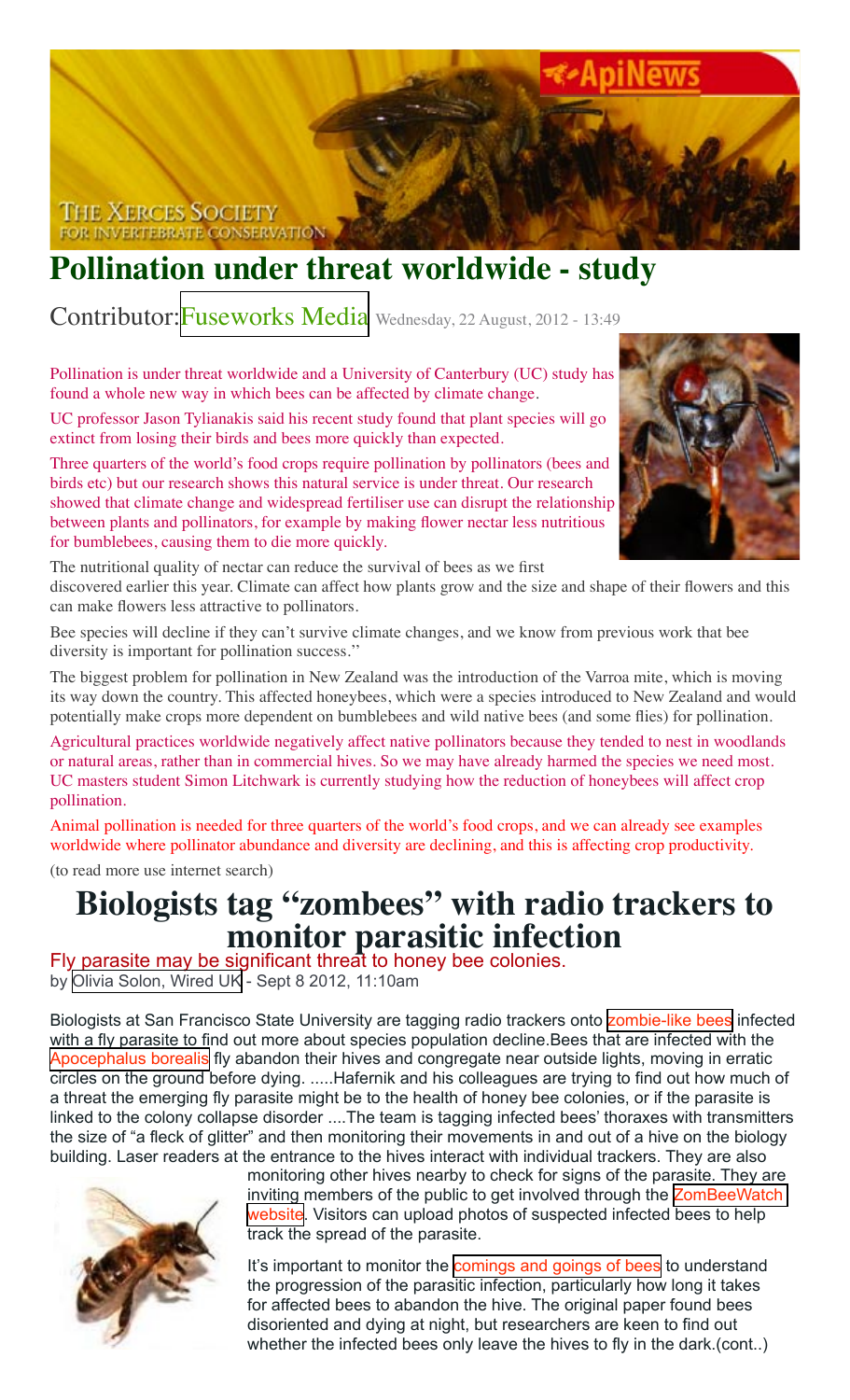Christopher Quock, an San Francisco State graduate biology student, said: "Hopefully in the long run this information might help us understand how much of a health concern these flies are for the bees, and if they truly do impede their foraging behavior. We also want to know whether there are any weak links in the chain of interactions between these flies and honey bees that we could exploit to control the spread of this parasite." (read more on line)

### **EEC- THE EUROPEAN COMMISSION PROPOSES CLEAR RULES FOR MARKETING OF HONEY, THAT POLLEN IS A COMPONENT AND NOT**

**AN INGREDIENT** Saturday, 22 September 2012 12:19 Written by [Analia Manriquez](http://www.apinews.com/en/news/itemlist/user/64-analiamanriquez)

A proposal to amend rules on honey to clarify the true nature of pollen following a European Court of Justice preliminary ruling was adopted today by the European Commission. In line with international WTO standards, the proposal defines pollen as a natural constituent of honey and not as an ingredient.

The Court of Justice based its interpretation on the honey directive dating back to 2001 and qualified pollen as an ingredient in honey arguing that the pollen is found in honey mainly due to intervention by the beekeeper. However, the Commission proposal recognises that pollen is a natural constituent and not an ingredient of honey; it enters into the hive as a result of the activity of the bees and is found in honey regardless of whether the beekeeper intervenes. Consequently, since pollen is considered as a natural constituent of honey, EU labelling rules requiring a list of ingredients would not apply.

The Commission's proposal will



not affect the conclusion of the Court as regards the application of the GMO legislation to GM pollen in food. In particular it does not alter the Court conclusion that honey containing GM pollen can be placed on the market only if it is covered by an authorisation under the legislation. Furthermore, the labelling rules on GMO in food will also be applicable3. The proposal also aims to align the existing Commission implementing powers in the Honey Directive 2001/110/EC with those introduced by the Lisbon Treaty.

## *Honey bees fight back against Varroa*

### September 27, 2012

BioMed Central's open access journal Genome Biology finds that specific proteins, released by damaged larvae and in the antennae of adult honey bees, can drive hygienic behavior of the adults and promote the removal of infected larvae from the hive. Credit: Queenie Chan

The parasitic mite Varroa destructor is a major contributor to the recent mysterious death of honey bee (Apis mellifera) colonies. New research published in BioMed Central's open access journal Genome Biology finds that specific proteins, released by damaged larvae and in the antennae of adult honey bees, can drive hygienic behavior of the adults and promote the removal of infected larvae from the hive.

V. destructor sucks the blood (hemolymph) of larval and adult bees leaving them weakened and reducing the ability of their immune systems to fight off infections. Not that honey bees have strong immune systems in the first place since they have fewer immunity genes than solitary insects such as flies and moths. These tiny mites can also spread viral disease between hosts. This double onslaught is thought to be a significant contributor to Colony Collapse Disorder (CCD).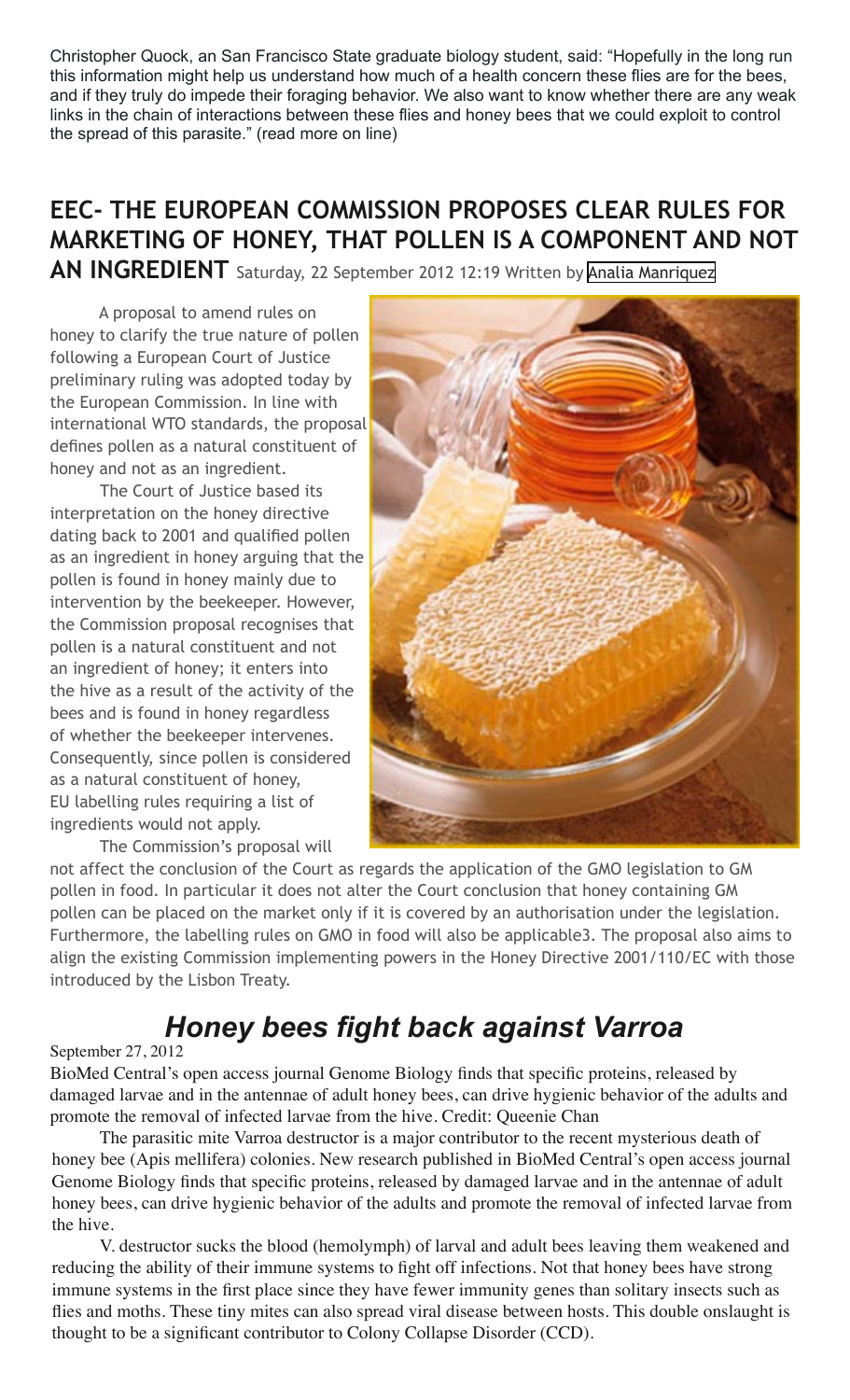But all is not lost - honey bees have evolved a way to fight back: hygienic behavior where diseased or parasitized larvae are removed from their brood cells, and Varroa-sensitive hygienic behavior which they use to reduce the number of reproductive mites on remaining larvae.

To find exactly how bees respond to hive infections, researchers from Canada looked at the natural behavioral of bees in the presence of damaged larvae and compared this to protein differences in the larvae and adults. After scanning 1200 proteins the team found that several proteins, including LOC552009 (of unknown function but similar to ApoO), found in the antennae of adults were associated with both uncapping brood cells and the removal of larvae. Other proteins



were involved in olfaction or in signal transduction, probably helping the adults find infected larvae amongst a brood.

BioMed Central's open access journal Genome Biology finds that specific proteins, released by damaged larvae and in the antennae of adult honey bees, can drive hygienic behavior of the adults and promote the removal of infected larvae from the hive. Credit: Queenie Chan

 In damaged larvae, transglutaminase, a protein involved in blood clotting, was upregulated, which appeared to be a key component in regulating the adult's behavior. Other proteins indicated adaptations to help fight infection, including chitin biosynthesis and immune responses.

Dr Leonard Foster from CHIBI at the University of British Columbia, who led this research said, "Bee keepers have previously focused on selecting bees with traits such as enhanced honey production, gentleness and winter survival. We have found a set of proteins which could be used to select colonies on their ability to resist Varroa mite infestation and can be used to find individuals with increased hygienic behavior. Given the increasing resistance of Varroa to available drugs this would provide a natural way of ensuring honey farming and potentially survival of the species."

Read more at:<http://phys.org/news/2012-09-honey-bees-varroa.html#jCp>

# ARIZONA STATE **Bees decrease food intake, live longer when given compound found in red wine**

Posted: September 23, 2012

ASU researchers have confirmed that not only does resveratrol, a compound found in red wine, extend the lifespan of honey bees by 33 to 38 percent, it also changes the decisions that bees make about food by triggering a "moderation effect" when they eat.

The idea that drinking red wine may provide health benefits – or possibly even extend your life – is an appealing thought for many people. Now, there may be added attraction. Researchers have found that when given resveratrol, a compound found in red wine, bees consume less food.

Previous scientific studies on resveratrol show that it lengthens the lifespan of diverse organisms ranging from unicellular yeast to fruit flies and mice. Since bees are social animals like humans, a team of scientists

from Arizona State University, the Norwegian University of Life Sciences, and Harvard Medical School, decided to test the effects of the chemical on the honey bee.

In a series of experiments published in the journal Aging, the scientists tested the effects of resveratrol on the lifespan, learning ability, and food perception in honey bees. Photo by: Brenda

Their research has confirmed that not only does this compound extend the lifespan of honey bees by 33 to 38 percent, it also changes the decisions that bees make about food by triggering a "moderation effect" when they eat.

"For the first time, we conducted several tests on the effects of resveratrol by using the honey bee as a model," said Brenda Rascón, an ASU alumnus and doctoral student with Gro Amdam, an associate professor in ASU's School of Life Sciences and the Norwegian University of Life Sciences. "We were able to confirm that under normal living conditions, resveratrol lengthened lifespan in

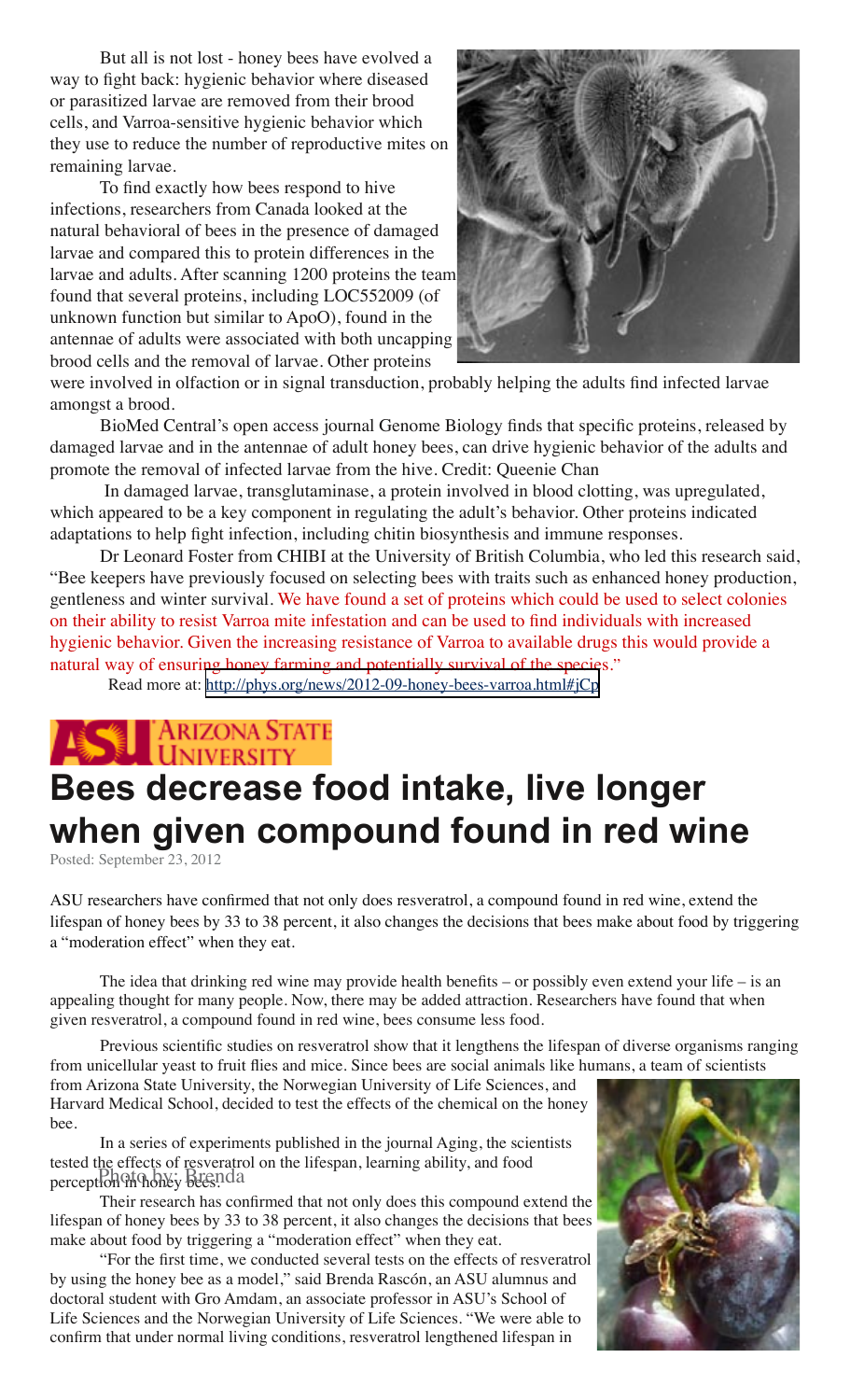honey bees."

Since resveratrol is an antioxidant, researchers also questioned whether it would be capable of diminishing the damaging effects of "free radicals" – often released during stressful conditions. Free radicals are believed to cause damage to cells, and have an effect on how we age. Resveratrol did not, however, prove to extend lives of bees living under stressful conditions.

Yet, since the bees tested with the compound were living longer, researchers asked the next question: What's happening that is causing them to live longer?

"Because what we eat is such an important contributor to our physical health, we looked at the bees' sensitivity to sugar and their willingness to consume it," said Amdam. "Bees typically gorge on sugar and while it's the best thing for them, we know that eating too much is not necessarily a good thing." Interestingly, Amdam, Rascón, and their research team discovered that bees given the compound were less sensitive to sugar.

By using different sugar solutions – some very diluted and some with stronger concentrations – they found that bees receiving resveratrol were not as interested in eating the sugar solutions unless the sugar was highly concentrated. The bees basically changed their perception about food.

In a final experiment, they measured how much food the bees would consume if given the opportunity to eat as much sugar water as they possibly could.

"Surprisingly, the bees that received the drug decreased their food intake," said Rascón. "The bees were allowed to eat as much as they pleased and were certainly not starving – they simply would not gorge on the food that we know they like. It's possible resveratrol may be working by some mechanism that is related to caloric restriction – a dietary regimen long known to extend lifespan in diverse organisms."

### **Are Neonicotinoids Killing Bees?**

#### *A Review of Research into the Effects of Neonicotinoid Insecticides on Bees, with Recommendations for Action*

By Jennifer Hopwood, Mace Vaughan, Matthew Shepherd, David Biddinger, Eric Mader, Scott Hoffman Black, Celeste Mazzacano

A possible link between neonicotinoids and honey bee die-offs has led to controversy across the United States and Europe. Beekeepers and environmentalists have expressed growing concern about the impact of neonicotinoids, concern based on the fact that neonicotinoids are absorbed into plant tissue and can be present in pollen and nectar, making them toxic to pollinators.

This report details potential negative impacts of neonicotinoids insecticides to honey bees and other important pollinators. It also makes recommendations on how we can better protect bees.

*[Click here](http://www.xerces.org/wp-content/uploads/2012/03/Are-Neonicotinoids-Killing-Bees_Xerces-Society1.pdf) to view a full PDF of the report.*

### **Some of the major findings of the report include:**

- Several of these insecticides are highly toxic to honey bees and bumblebees.
- Neonicotinoid residues are found in pollen and nectar consumed by pollinators such as bees and butterflies. The residues can reach lethal concentrations in some situations.
- Neonicotinoids can persist in soil for months or years after a single application. Measurable amounts of residues were found in woody plants up to six years after application.
- Untreated plants may absorb chemical residues left over in the soil from the previous year.
- Products approved for homeowners to use in gardens, lawns, and on ornamental trees have manufacturer-recommended application rates up to 120 times higher than rates approved for agricultural crops.
- There is no direct link demonstrated between neonicotinoids and the honey bee syndrome known as Colony Collapse Disorder (CCD). However, recent research suggests that neonicotinoids may make honey bees more susceptible to parasites and pathogens, including the intestinal parasite Nosema, which has been implicated as one causative factor in CCD.
- Many neonicotinoid pesticides that are sold to homeowners for use on lawns and gardens do not have any mention of the risks of these products to bees, and the